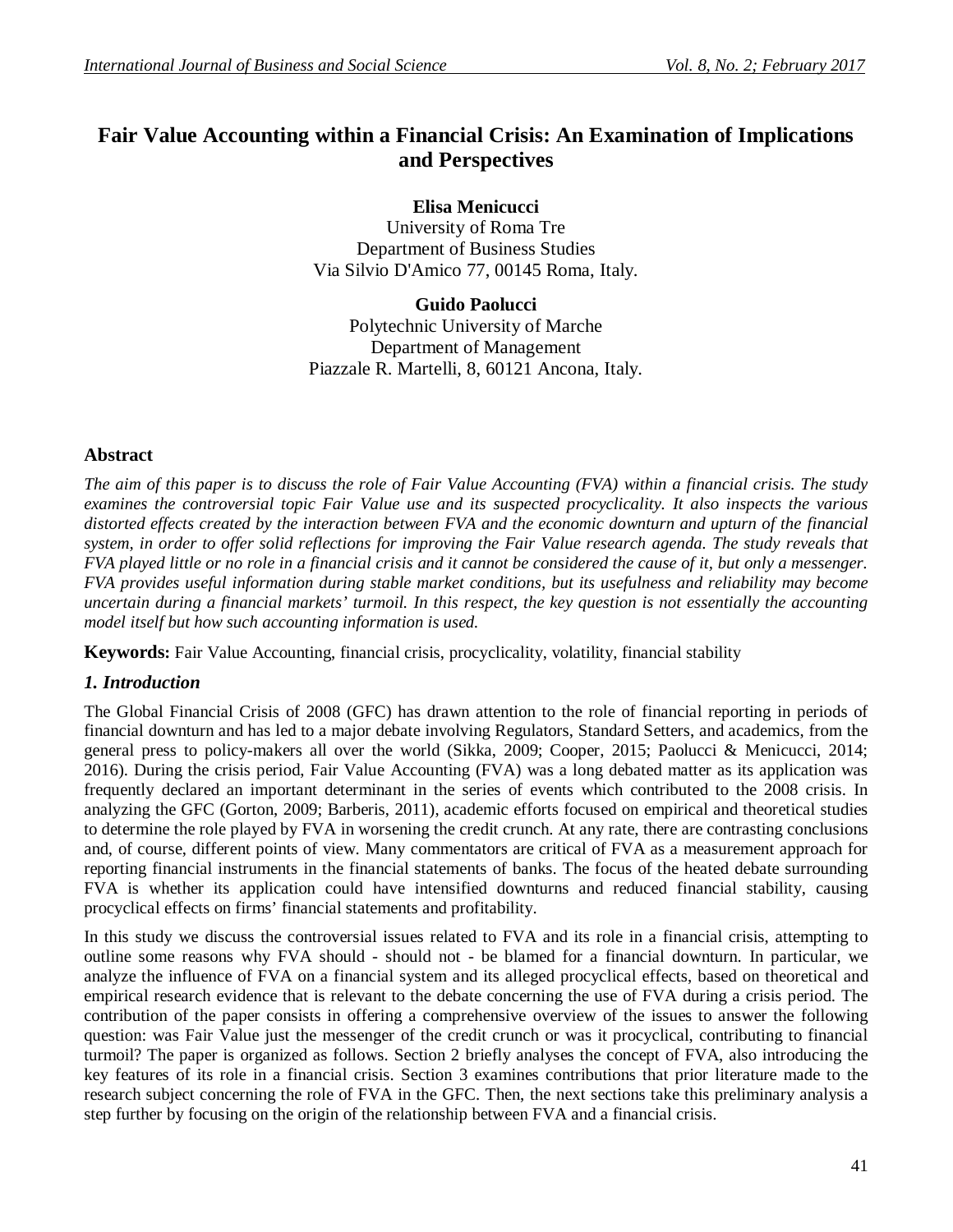Sections 4 and 5 analyze the implications of using FVA in the banking sector and how this impacts on banks' financial statements and financial stability. Some valuable insights are extracted in Section 6 to draw some perspectives on the current debate concerning the potential effect of FVA on the volatility of reported earnings and procyclicality. The final section presents the main conclusions, limitations, and suggestions for future research.

#### *2. Financial crisis and FVA*

The GFC has originated in dubious financial practices within a portion of the US residential mortgage market. People were allowed to obtain credit and this stimulated the economy, inspired by low interest rates and other shortcomings in credit industry regulation and governance. Credit expanded and the deregulation context endorsed financial institutions to pool and package individual mortgages into securities through a complex and opaque process, thus shifting lending risk to investors.

According to many authors (e.g., Arnold, 2009; Cooper, 2015), accounting was complicit in the process as accounting standards - through the promotion of FVA (Chabrak and Gendron, 2015) - and dubious credit rating practices perpetuated the process instead of playing a watchdog role. The GFC is the first case in which the accounting system in use calls for a serious analysis of its role in causing the credit crunch (LaCalamito, 2013) among investors, bankers, politicians, regulators and academics. Accounting has been blamed for being one of the crisis' key causal factors (e.g. Whalen, 2008; Masoud & Daas, 2014). On this issue, for example, Laux and Leuz (2010) and Barth and Landsman (2010) investigated the impact of FVA within the mix of factors alleged to be the most important causes of the crisis.

During a financial crisis, FVA can provoke contagion in financial markets since banks have to recognize a reduction in the value of some of their financial assets - generally linked to subprime loans - and have to take significant accounting write-downs because of the losses that occurred on exposures. Then, to maintain their solvency ratios at the required level, banks are forced to sell part of their assets, to raise new capital under depressed valuation conditions or to reduce lending with the resulting negative effects on the financial system. During a financial crisis, prices for mortgage related securities collapse decrease considerably and banks must mark down their financial instruments by significant amounts because Fair Value measurement allows valuation of certain assets at the amount for which they could be exchanged in an open market transaction. As a result, financial instruments valued at Fair Value are sold below "theoretical or fundamental value" (their underlying future cash flows or amount for which they would eventually be sold) (SEC, 2008) causing a downward spiral in financial markets.

Under both US GAAP and IFRSs, the term "Fair Value" is commonly referred to the current market value (i.e., an exit price from the perspective of a market participant that holds the asset or owns the liability) when available, and it comprises an estimated value when the current value is not always directly observable because the market for an asset or a liability becomes illiquid (IASB, 2008). As FAS 157, IFRS 13 provides an accurate definition of Fair Value and specific disclosure requirements for its application across IFRSs. To increase consistency and comparability in Fair Value measurements, both IFRSs and US GAAP embrace a Fair Value hierarchy based on a three-tiered valuation process. Specifically, three levels of Fair Value measurement are devised: Level 1 is applied when the current price in a liquid market for exactly the same instrument can be attained (i.e., Mark to Market), Level 2 represents the current price in a liquid market for a similar instrument, which has to be applied to assess the Fair Value of the instrument to be valued (i.e., Mark to Matrix) and finally Level 3 applies valuation models (i.e., Mark to Model).

At Level 3, estimates encompass valuation techniques (i.e., discounted cash flow model, income approach, etc.) that are based upon unobservable inputs or internal information and assumptions. Discretionary in Level 3 estimations of Fair Value introduces possible alterations of the earnings since assumptions require inputs (i.e., cash flow or income forecasts) that are themselves subjected to estimation error. Due to the deterioration of price transparency during the credit crunch, many subprime positions that were previously valued at Fair Value using Level 2 inputs unavoidably have to be measured using Level 3 inputs. In this respect, the opponents of Fair Value measurement criticize its credibility, especially in the case of valuations based on models that are influenced by outlooks and estimates coming from management.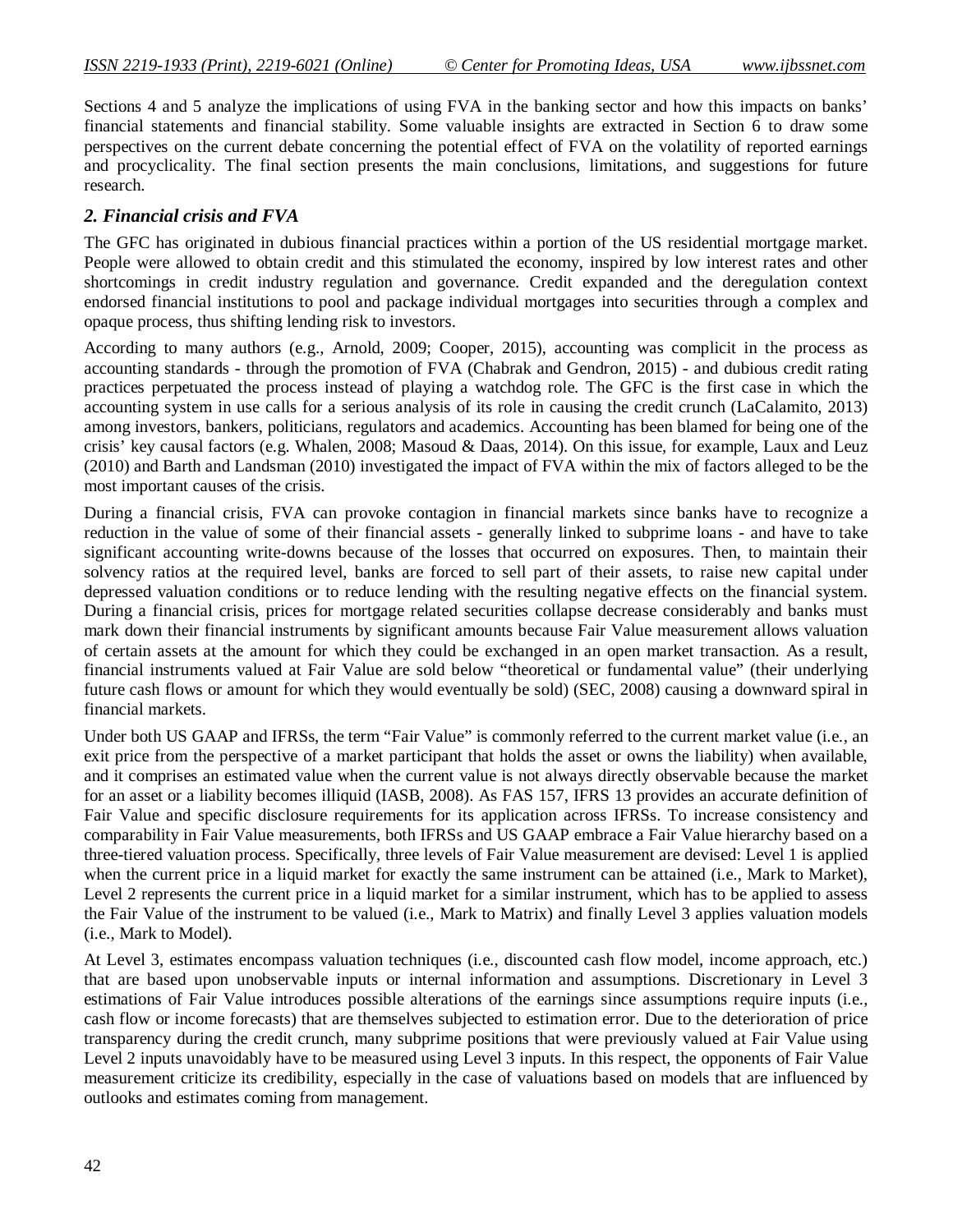While using FVA seems convincingly rationality when markets are functioning well, the reliability, relevance and, indeed, the credibility of this approach lessen when secondary markets do not function. Critics argue that sometimes Fair Value measurements are not related to expected cash flows or underlying economic conditions because these measurements contain "noise" ascribed to market feeling rather than to economic fundamentals. Subsequently, the use of market prices to value assets may not be beneficial when financial markets are illiquid because prices do not reflect the properly discounted value of future expected cash flows. These market circumstances affect bank asset values through FVA and encourage default contagion across financial institutions, especially for those with long-term assets. Hence, according to some authors (e.g., Allen and Carletti, 2008) market prices under situations of market illiquidity should be overlooked because they understate intrinsic values and they alter portfolio and contract choosing.

FVA is potentially unreliable in the absence of quoted market prices, resulting in a reduction of the comparability and reliability of financial statements. Assets and liabilities, for which markets become illiquid and market prices unavailable, could be valued at Fair Value using supposed market values and valuation models that the company must come up with (Bout et al., 2010). Thus, the determination of Fair Value in turbulent markets may require a significant degree of judgment. Because a number of assets and liabilities are not traded in active markets, the inputs and methods for measuring their Fair Value are more subjective and thus, the valuations are less consistent. In this regard, another consequence of the information provided by Fair Value measurement is the discretionary judgment which inevitably emerges within the valuation of assets or liabilities for which inputs are unobservable (Level 3). This subjectivity reveals itself through managerial judgment, use of reserved information, and the intrinsic uncertainty concerning the validity of the assumptions used in the valuation. Fair values are never real market values but estimates of market values which depend on critical assumptions about orderly markets (Power, 2010).

# *3. The debate on the role FVA plays in a financial crisis*

By 2007, just prior to the financial crisis, the the idea of FVA for accounting had renewed completely, becoming a quasi-philosophical principle within the financial accounting policy process led by specific members of FASB and IASB. Fair Value is much more than just a technical measurement convention for its proponents and it represents a change process which is global in aspiration (Power, 2010). Fair Value is a key topic that has garnered support in the ample and still growing accounting literature (Glavan, 2010). However, the extent to which FVA played a role in causing the Financial Crisis has not been researched extensively (Jaggi *et al.*, 2010; Jarolim and Oppinger, 2012), and there is no consensus in the conclusions drawn by researchers in the various studies conducted. In particular, the debate has, so far, focused on whether the application of FVA can cause a financial crisis and whether its procyclical effects on the economy play an active role in triggering meltdown and market volatility (Stevenson, 2012).

There are two opposing viewpoints in the existing literature regarding the influence of FVA during the GFC: on the one hand, it is believed that FVA contributes to economic distortion in the financial system (Emerson *et al.*, 2010); on the other hand, it is assumed that FVA gives an accurate representation of the market value of assets and liabilities (Veron, 2008). A number of academic and non-academic studies have argued that FVA precipitated a financial crisis and aggravated it, undermining equity positions of financial institutions. In this regard, according to opponents of Fair Value, there is no doubt that applying FVA when recognizing financial instruments in banks' financial statements (Wallison, 2008; Whalen, 2008) accelerated the financial turmoil by inducing procyclicality and the vicious cycle of asset fire sales during the crisis. Such significantly critical observations could easily be interpreted as finger-pointing because FVA is perceived to be a key player in the GFC (Mala and Chand, 2012). In particular, some opponents assert that FVA increases volatility and amplifies the effects of the business cycle. Various studies provide different perspectives on the use of FVA in times of crisis (Bezemer, 2010; Arnold, 2009; Roberts and Jones, 2009; McSweeney, 2009), while others go more deeply into certain theoretical frameworks such as the economic theory of value, sociological theories of behaviour, or jurisprudential theories of a legal interpretation of fair representation. Other scholars have provided a different perspective on Fair Value during a crisis period, e.g. Bezemer (2010), who adopts an approach based on accounting models, while other authors underlined the relationship between the auditing aspects of a financial crisis and the role of Fair Value (Arnold, 2009; McSweeney, 2009; Roberts and Jones, 2009; Sikka, 2009; Bischof *et al.*, 2014; de Jager, 2014).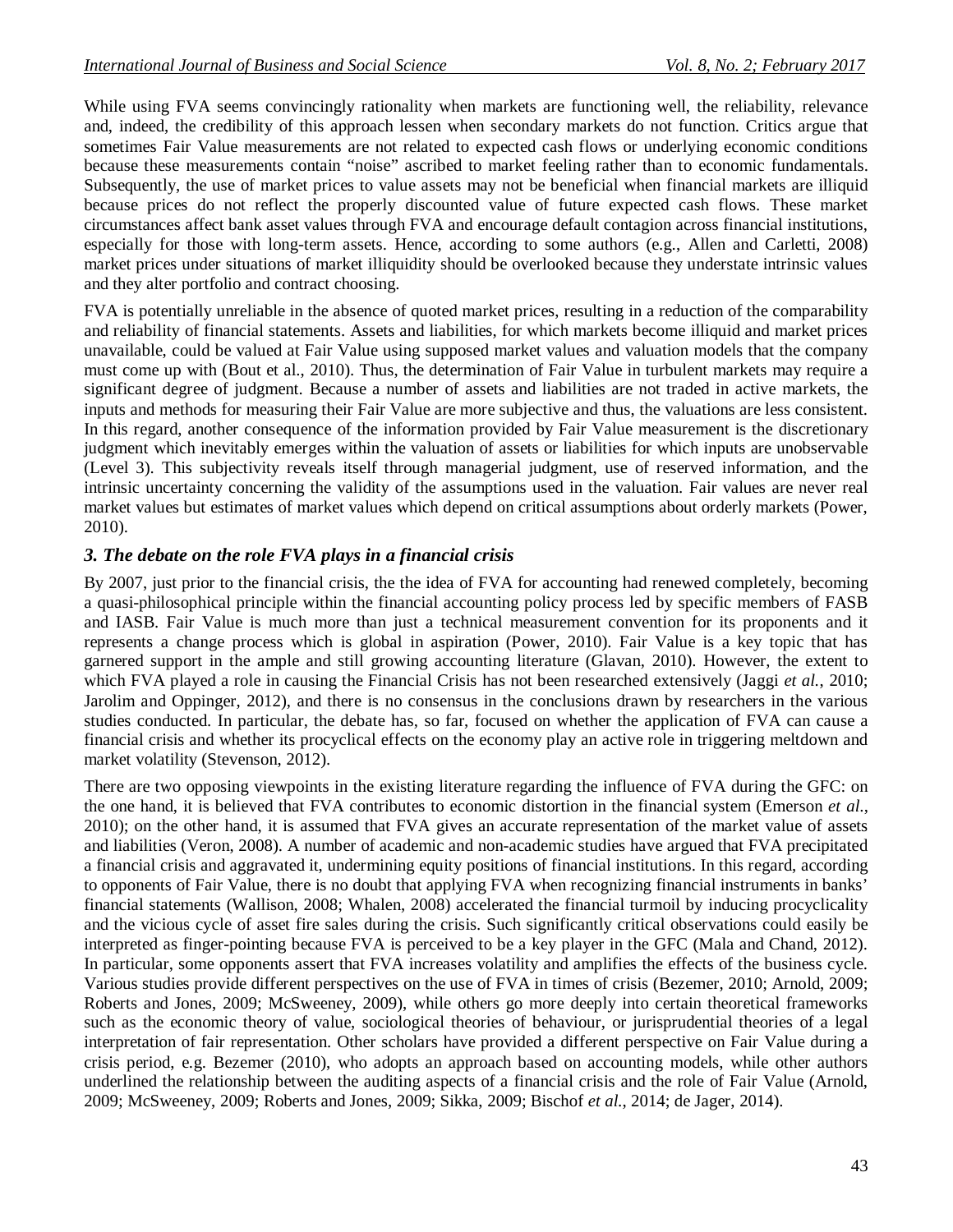However, the theoretical stream of literature is largely focused on the procyclicality of FVA (SEC, 2008; IMF, 2008; Bout *et al.*, 2010; Chouinard and Youngman, 2008; Bowen *et al.*, 2009); it has investigated how Fair Value possibly produced a negative amplification of business cycles during the GFC (Barth and Landsman, 2010; Laux and Leux, 2009, 2010; Menicucci, 2010; 2015). The criticism led by practitioners and bank regulators was followed up by some academic studies (Whalen, 2008; Plantin *et al.*, 2008a; Bignon *et al.*, 2009). Several highly reputed economists have argued that FVA overstates the intrinsic procyclicality of the financial system, resulting in larger booms and more dangerous busts. For example, Allen and Carletti (2008) and Plantin *et al.* (2008a) compared FVA to Historical Cost Accounting (HCA) and examined the implications for capital markets. They highlighted the possibility that decreasing prices cause forced sales, which depress prices even further, leading to a downward never-ending cycle in asset prices. In particular, Allen and Carletti (2008) emphasized that FVA may cause excessive bank insolvencies and contagion through distorted current prices when markets are illiquid.

In illiquid financial markets remarks against FVA are especially related to procyclical effects inducing artificial volatility on bank balance sheets (Plantin *et al.*, 2008a; Menicucci, 2010). The allegations are that the market process could be distorted in some ways, which results in financial institutions taking needless write-downs based on temporarily depressed market prices. Even within an efficient market, financial securities prices can deviate from their fundamental values due to a liquidity crunch. Although this "artificial" volatility is supposedly a consequence of the adoption of FVA, a number of studies (IMF, 2008; SEC, 2008) pointed to bad credit grant decisions and weak risk-management concerning regulatory capital requirements as certain causes of the crisis. Among the different studies, opponents of the use of Fair Value argue that it is less verifiable by investors because its measurements are subject to greater estimation errors and manipulation by management.

There are two main reasons why this circumstance could exacerbate a financial crisis. First, the recognition of distorted Fair Values in banks' financial statements contributes to a misleading perception of the banks' value as expressed by the market. The second reason is based on the relationship between accounting and bank capital regulation. Banks' regulatory capital requirements are more frequently violated under FVA than under HCA, especially during a financial crisis when financial institutions are forced to sell assets in distressed markets. As Barth (2004) argued, the use of FVA - in combination with the violation of regulatory capital requirements - can increase contagion, resulting in further price falls and in the weakening of financial markets. In particular, according to Magnan (2009), FVA accentuates the disconnect between financial reporting and business reality involving a failure contagion effect among financial institutions. When markets are illiquid, it is difficult to obtain reliable estimates of market value and FVA can cause financial statements to paint a picture that does not fairly represent the economic fundamentals of a firm.

In addition to these main points, some studies (SEC, 2008; IMF, 2008) made further observations indirectly related to procyclicality. Within the body of criticism against FVA, we must also mention the study conducted by Wallison (2008) who claimed that FVA is highly procyclical and has been the principal cause of unexpected instability among financial institutions in the United States. The same remark regarding the procyclical aspect of FVA and the need to change the mark-to-market accounting based on it - especially for financial institutions - was also expressed by other academics who believed that FVA could potentially lead to a breakdown of the entire banking system. In this vein, a paper by Chouinard and Youngman (2008) stressed that FVA has the potential to amplify economic cycles, both on the upside and on the downside.

On the supportive side, there are several important opinions in favour of FVA. Within the stream of related literature some proponents of FVA believe that it does not play a significant role in amplifying a vicious circle. For example, Procházka (2011), Wallace (2008) and Bonaci *et al.* (2010) examined the actual debate on the role played by FVA (i.e., as a messenger or a mover) in the financial crunch, and they affirmed that it should not be blamed for the economic and financial downturn. In line with other studies by Barth and Landsman (2010), Ryan (2008), SEC (2008), Laux and Leuz (2010) and Pozen (2009), similar conclusions are drawn by Véron (2008) and Bout *et al.* (2010) who argued that the procyclical effects of FVA do not undermine its relevance for investors' purposes. The same topic was also analyzed by Andrè *et al.* (2009) who stated that the negative consequences of the crisis would have been reduced if FVA had been applied previously. Additionally, Jarolim and Oppinger (2012) asserted that a financial crisis is not caused by improper accounting or inadequate corporate disclosure in financial reporting.The IMF (2008) argued that bad credit grant decisions and weak risk management caused the procyclicality of the economic lifecycle (among others, IMF, 2008; Ryan, 2008; SEC, 2008).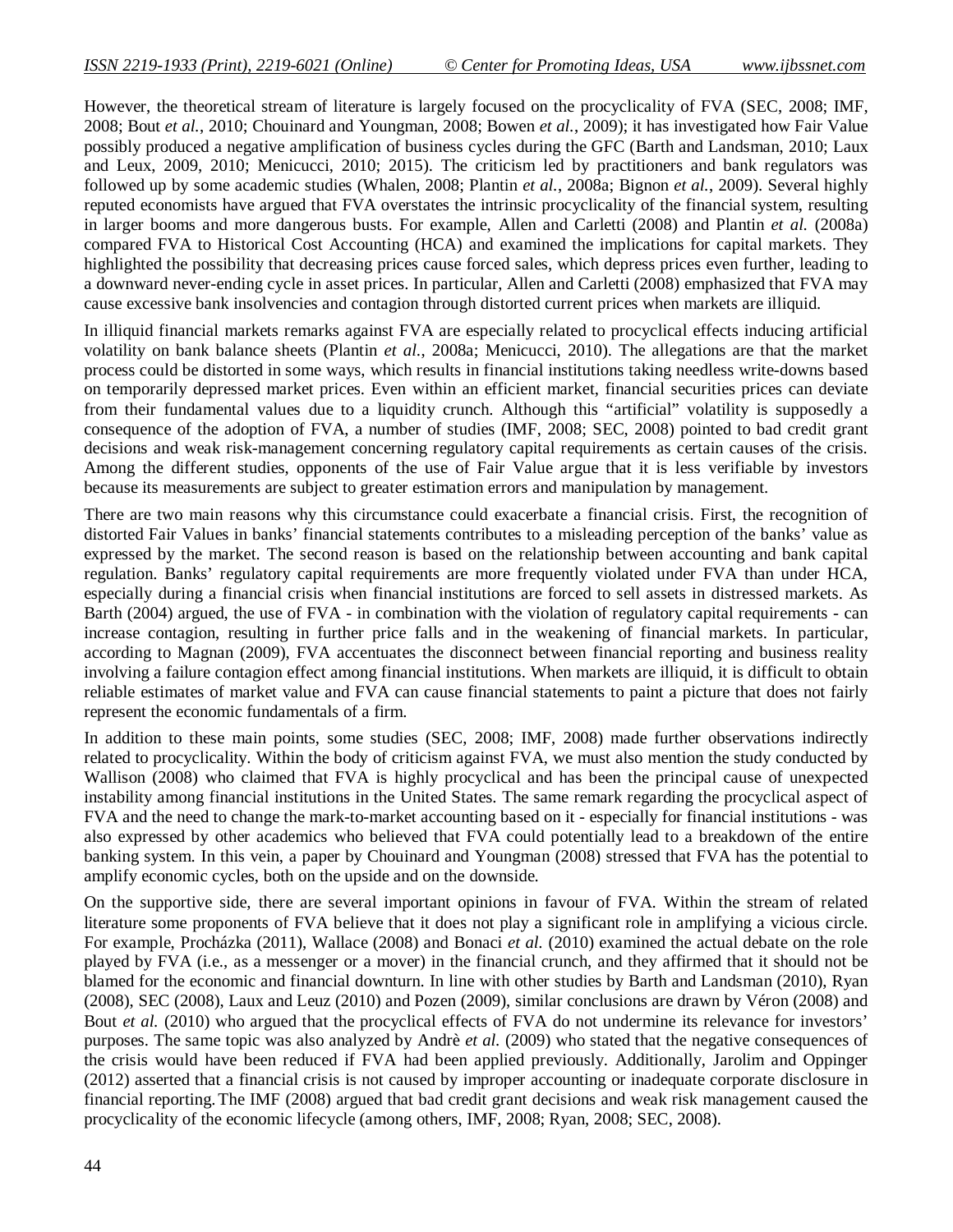On the basis of these and other theoretical findings, consistent evidence illustrated how Fair Value helps investors to identify criticalities and to quickly react, giving them more transparent financial data. In fact, under FVA all gains and losses are recognized immediately in the financial statements instead of being allocated over the entire life of the asset or liability and, consequently, accounting reports present a more faithful view of the current operations of a company.

A number of papers have also investigated FVA in normal economic conditions and some empirical evidence exists concerning the increase in value relevance that FVA provides to users of financial statements in comparison to HCA (Barth *et al.*, 2001, Barth, 2004; SEC, 2008). From the literature analysis, it first emerges - as noted by Plantin *et al.* (2008a) - that the use of market prices in accounting reports is beneficial to investors and authorities because it transmits more relevant information on the firm's current risk than Historical Cost does. From this perspective, proponents of Fair Value, including principal members of the FASB, IASB, and SEC, believe that Fair Value is the most relevant measure for financial instruments as it provides investors with more transparent, timely, and accurate information (Novoa et al., 2008). At the same time, supporters of FVA argue that it conducts to more efficient markets, while HCA delays or hides the disclosure of important information and produces inefficient market decisions (Boyer, 2007). In normal economic conditions, Fair Values of assets or liabilities reflect current market conditions, improving transparency (Krumwiede, 2008) and encouraging prompt corrective actions (Barth *et al.*, 2001; Bowen *et al.*, 2009). This should induce higher market discipline and allow financial statement users to make better capital allocations.

Another important issue which arose during the debate was how FVA prevents managers' dubious practices of hiding the consequences of their actions from the sight of investors. Adopting FVA is considered an opportunity to do away with the profit-smoothing manipulation which was possible with the use of HCA (Plantin *et al.*, 2008b; Véron, 2008). The extant literature has underscored the point that, essentially, Fair Value must be correctly interpreted. Empirical studies have investigated the relationship between FVA and pro-cyclicality and some have verified that spirals of fire sales and widespread contagion during the GFC did not occur as a direct consequence of FVA.

For example, Badertscher *et al.* (2012) and Shaffer (2010) found no evidence of procyclical behavior due to FVA. They argued that the impact of unrealized Fair Value write-downs on regulatory capital is minimal and there is uncertain evidence of any subsequent selling behaviour implying procyclical effects. Specifically, Badertscher *et al.* (2012) investigated whether FVA encourages procyclicality by using a sample of bank holding companies and saw no evidence in support of this during the GFC. Moreover, the analysis conducted by Shaffer (2010) also suggested that FVA did not trigger the Financial Crisis. In line with this study, there is no evidence to claim that FVA promotes banks to sell assets at distressed prices and causes a procyclical effect, thus accelerating the decrease in investment asset prices. According to the comprehensive study by Laux and Leuz (2010), in fact, the possible downward spirals of fire sales are not the consequence of FVA, and there is little support for the belief that FVA leads to excessive write-downs of bank assets. The majority of bank holding companies' assets are not carried at Fair Value on the balance sheet and, moreover, when FVA is applied, its model differs from pure markto-market accounting.

#### *4. The implications of FVA during a financial crisis*

In order to obtain a balanced assessment of the arguments discussed above, it would be essential to understand how the Fair Value paradigm impacts the behavior of banks and their stakeholders. In this regard, FVA can affect public confidence and negatively impact on economic stability by increasing income volatility. Another matter of debate, concerning the impact of Fair Value on the financial system and on financial institutions, in particular, is the potential effect of FVA on the volatility of reported earnings in accounting. More precisely, the volatility of bank income could significantly increase as a result of the adoption of FVA. The first strong opposition to FVA is that it could induce instability in the markets. As most assets and liabilities are evaluated at Fair Value, the valuations of complex financial instruments come to be more and more inaccurate as markets are becoming increasingly more illiquid and the values reported on the balance sheets are showing growing volatility. The use of market values can change a critical economic cycle in a real financial shock. The IAS/IFRSs permit some deviations from market prices under certain conditions, but excessive managerial intercession in measuring Fair Values may transform into manipulation for managers' own ends (Aboody *et al.*, 2006; Bartov *et al.*, 2004).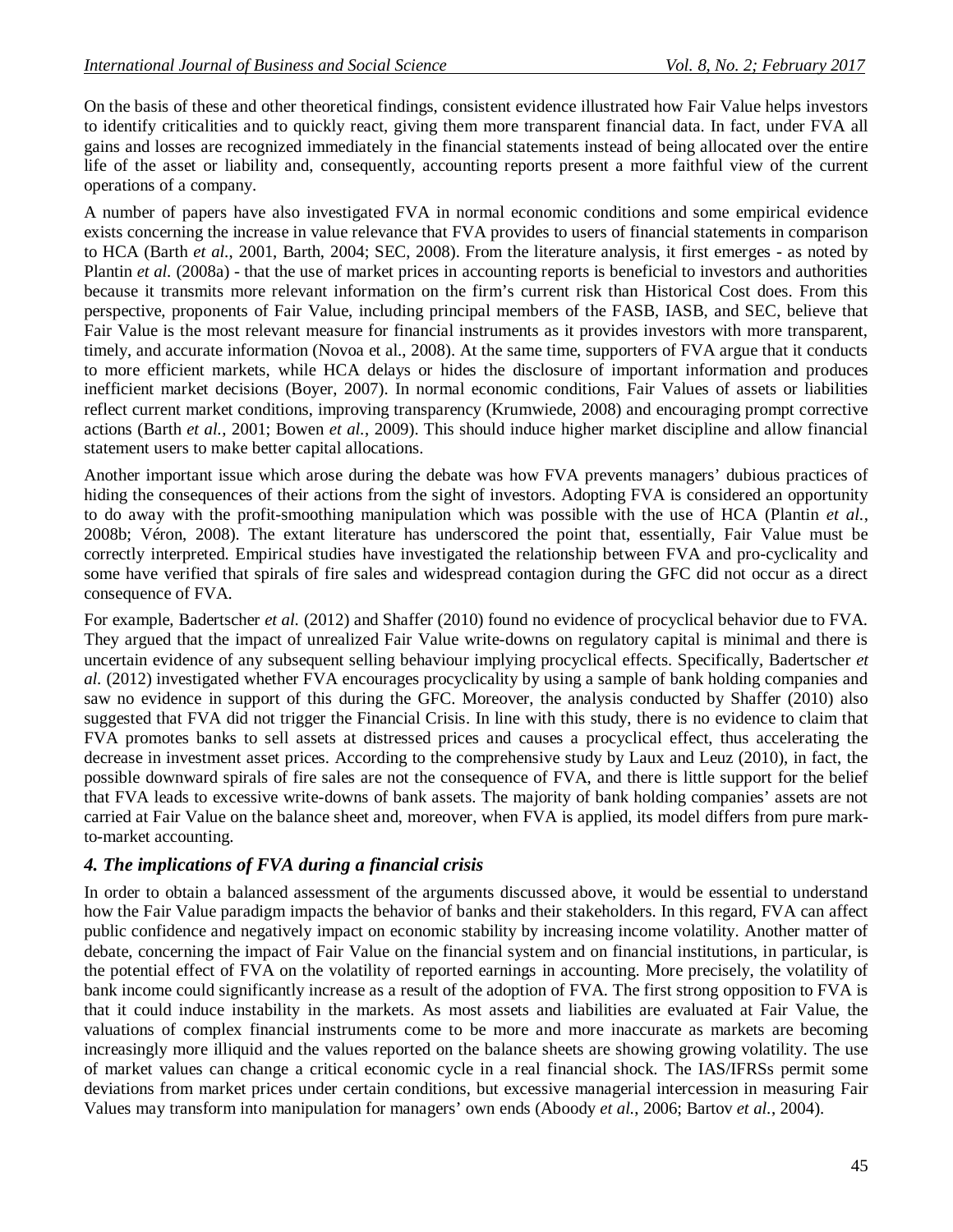Market price fluctuations can occur due to a great number of factors. The beginning of downward cycles and the spreading of a crisis can occur when bank management is focused on short-term objectives (i.e., short term profits). Once the decision prospects of market participants are abbreviated because of various market problems (e.g. agency problems or other market deficiencies), short term price movements influence the trades of these market participants and thus will impact on their decisions. For instance, short term sales that speculate on more future fall-downs in market prices can lead up to an unusual surplus of supply over demand of financial instruments on the market during the crisis. If the changes in market prices impact on assets to which FVA is applied, banks are forced to write-down those assets. This reduction leads to capital draining and it forces financial institutions to sell their financial instruments in the market at lower (fire sale) prices, in order to acquire more capital. These lower (fair) prices in the market and new write-downs - with difficulties in maintaining obligatory capital reserves and liquidity problems - become relevant for other banks, as well.

When the consequences of such reactions are sizable, then companies' decisions are based on the deductions drawn from others' decisions rather than on the basis of supposed fundamentals. This circumstance implies an extra endogenous cause of volatility that is merely a result of the accounting regime rather than something that reflects the underlying fundamentals. Hence, the accounting regime adopted could spread panic in the financial sector as a result of higher losses related to the selling of assets at even lower prices. How does FVA manifest procyclical effects both in booms and in busts in practice? Is it likely that FVA will further aggravate the severity of a financial crisis, either by increasing banks' leverage in a boom or by intensifying banks' deleverage in a slump?

There are principally two arguments to explain why FVA can contribute to procyclicality both in booms and in busts. The first is that FVA can cause contagion in financial markets due to the fact that financial institutions must trade assets at a lower price than the fundamental value - their underlying future cash flows or amount for which they would eventually be sold - (SEC, 2008) because the prices from these forced sales become significant to other institutions that are prescribed by FVA to mark to market their assets. The second argument is that FVA and asset write-ups let banks increase their leverage in booms (Adrian and Shin, 2008a), which, in turn, make a financial crisis stronger and the financial system more instable.

According to Sapra (2010), FVA turns into over-leveraging when reference prices increase, and into a ''death spiral'' when they significantly decrease. In busts, FVA sets a downward pricing spiral which outcomes in further declines of market prices. In order to neutralize the write-down caused by the application of FVA, financial institutions have been compelled to sell securities in illiquid markets even though the earlier purposes were to hold those investments to maturity. The use of mark-to-market accounting in a time of crisis may indeed induce financial institutions to trade assets and liabilities unnecessarily so that prices become reliant on market liquidity rather than on future potential earning of the financial instruments. For example, if a large supply of financial assets tends to put downward pressure on their price, then there is the potential for more asset sales, which depress asset prices and lead to weaker balance sheets. This is what happens especially during a period of economic distress in which market values decline and assets are directly affected. This results in excessive losses, thereby affecting credit expansion (see Figure 1).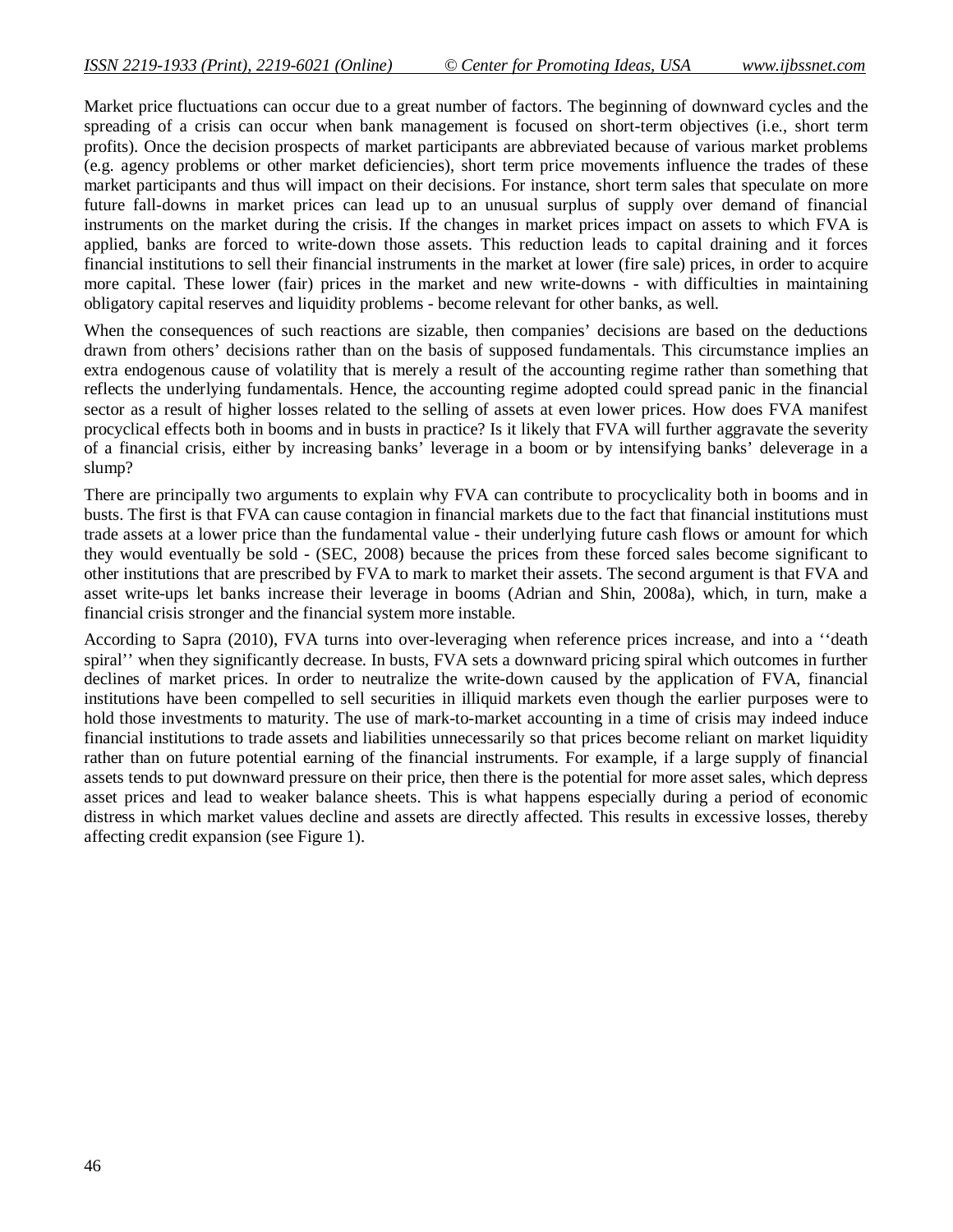

**Figure 1: The effects of Fair Value during an economic downturn**

Fair Value measurement compels banks to report losses which imply a decrease of their equity. In all circumstances, any unrealized gain (or loss) in financial instruments held by an institution turns into an increase (or decrease) in its stockholders' equity; consequently, there is an improvement (or deterioration) in its capitalization. FVA "through Profit or Loss" implicates reporting assets and liabilities on the balance sheet at Fair Value and recognizing changes in Fair Value as gains and losses in the income statement.

In the "Fair Value through Other comprehensive income" model, the revaluation of assets does not affect the profit, and the revaluation surplus fuels the equity. Subsequently, in order to preserve their solvency ratio, banks have to increase their supplementary capital and reduce their lending in depressed market conditions. Under FVA, this circumstance can trigger a downward spiral with forced sales of assets and a further decrease in their current prices, finally resulting in underestimated values in balance sheets. In other words, Fair Value can generate an increase in the procyclicality of bank lending as more accentuated decreases in bank profits and capital during downturns would support the over reduction of credit. FVA assumes that the market prices are the prime basis for measuring the value of an asset or a liability, but, during a market crisis, Fair Values inevitably fall. In the case of assets and liabilities that are not traded normally or may not have a market, Fair Values fall even though they have not lost their intrinsic value. Whether the loss is real or artificial, financial institutions need to recognize the value decrease on their income statements or report it as other comprehensive income.

It is important to underline that increasing asset prices ensure an equivalent but opposite procyclical effect. As shown in Figure 2, the mechanism of contagion is entirely the opposite in upturns. This is what happens especially during economic booms when, as asset prices continue to grow, bank assets and income valued at market price also rise, and the self-strengthening of the financial market cycle produces distorted effects in relation to the real economy.

FVA can make financial institutions appear healthier than they are and it can thus enable further asset allocation financed by debt. If we assume that high demand for the assets tends to push their price upward, the possible feedback effect is a wider demand for the assets, which in turn increases their prices still further. When a market is characterized by an economic upturn, rising financial asset prices results in overestimated asset values.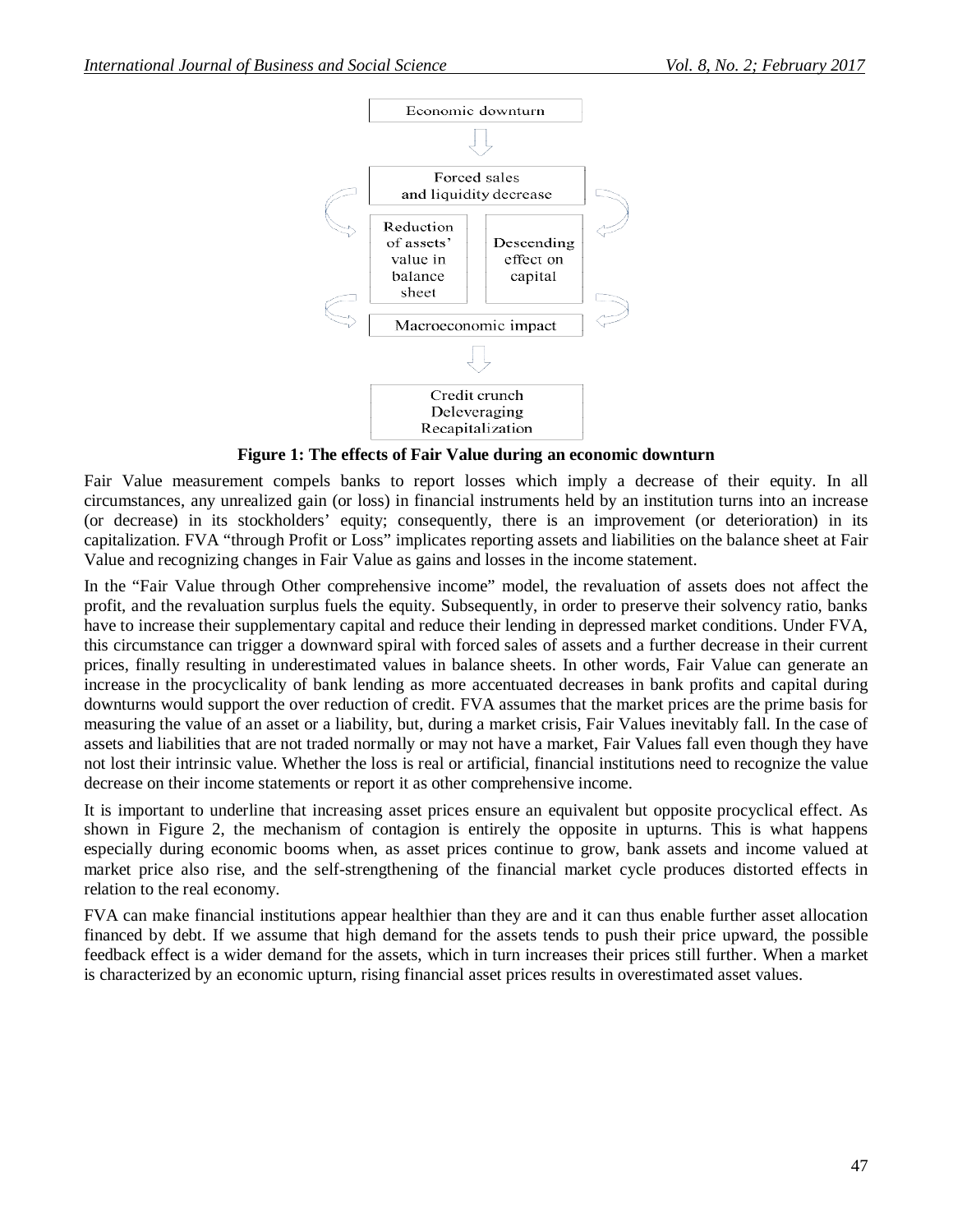

**Figure 2: The effects of Fair Value during an economic upturn**

From the perspective of financial institutions, this spiral would also be exacerbated by the effect of upward adjustments in asset valuations on bank profits and capital. Because a rise in asset values can be recognized in earnings or in equity under FVA, rising earnings and strengthening capital encourage more borrowing and the acquisition of additional assets. When market values increase, more and more credit becomes obtainable to trade financial instruments and then the upward spiral (i.e., bubble) continues.

In booms, overstatement of profits and write-ups in asset values recognized at Fair Value permit financial institutions to raise their leverage and to restrict their incentives to form reserves that may be pulled in times of crisis. The early effect of the crisis is a forced growth in leverage followed by a deleveraging phase. The deleveraging effect can be considered a coming back to previous normal conditions after a period of increased leverage. In these circumstances, financial institutions might be impelled to experience an excessive deleveraging, especially when FVA is applied extensively. However, the consequences for the financial system may be unsettling because of the procyclical nature of leverage.

In the midst of a financial crisis, the macroeconomic effects can be even worse since the major impact is a compulsory intermediation of loans on bank balance sheets, affecting capital ratios in addition to causing Fair Value losses. Financial intermediaries adjust values on their balance sheets according to asset price movements and, in so doing, they contribute to increasing leverage during booms and to reducing it during busts (Adrian and Shin, 2008b) (see Figure 1, Figure 2). Furthermore, some disadvantages concerning a more extensive application of Fair Value emerge because of its procyclical nature. The first regards the expected growth in the volatility of income. It can be contended that volatility delivers relevant information and should be reported accordingly in the financial statements. However, an undue confidence in Fair Values - especially for assets that are not actively traded in liquid markets - increases the risk that the information disclosed is artificial. In other words, the accounting values are determined by short-term oscillations in market prices and are triggered either by market deficiencies or by inadequate valuation methods. The second drawback concerns the banks' role in smoothing intertemporal financial shocks. FVA involves more positive results during good times when asset prices are increasing. This situation occurs particularly when market participants have an excessively optimistic valuation of risks during upward, which is reflected in a short-term specification of expected cash flows.

At this point, it is important to make a distinction between volatility of prices that merely mirrors the instability of the underlying fundamentals from volatility that cannot be justified by these fundamentals (i.e. "artificial" volatility). The nature of the volatility is "artificial" in the sense that it is determined by short-term "artificial" fluctuations in financial market valuations in addition to the fundamental volatility driven by oscillations in the riskiness of the financial institution's long term cash flows. Fair Value measurements are probably biased because the estimates within a financial bubble are higher than the intrinsic values, even inducing too much credit growth.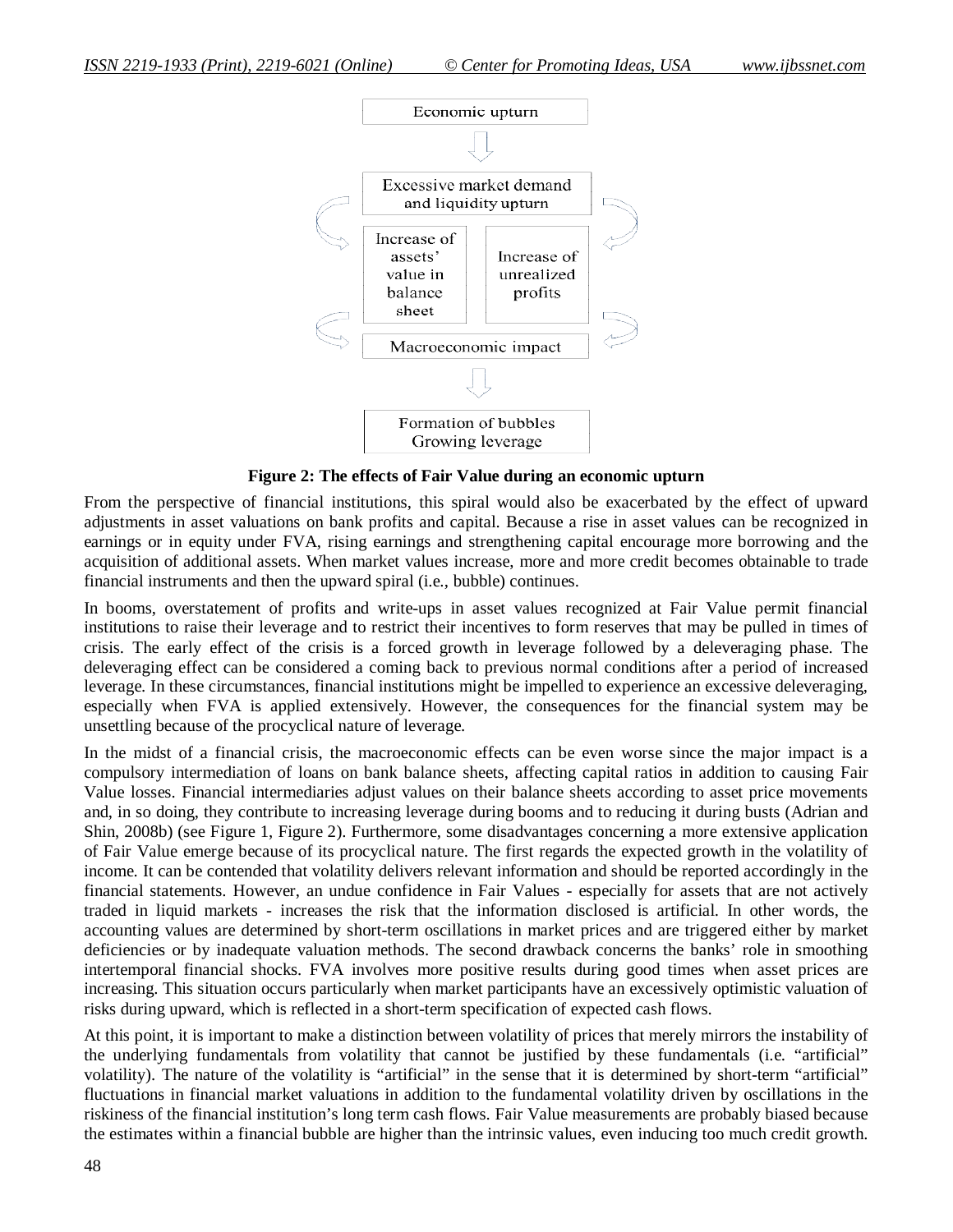On the contrary, when the bubble bursts, valuations may be lower than the real values of the assets, thereby speeding up the liquidity crunch. In both cases of abnormal market conditions, Fair Value of financial assets and liabilities is not always "fair".

## *5. The impact of FVA on banks' financial statements and regulatory capital*

Significant concerns come to light regarding the procyclical effects that FVA could have on bank balance sheets and on the financial system at large (SEC, 2008). Moreover, FVA induces pro-cyclicality because it adds unrealized gains to reported earnings during an upward period, consequently creating a subsequent fall in earnings during a downward period (Barth et al., 1995; Laux and Leuz, 2009). In the latter case, financial institutions may be forced to deleverage and to sell further financial instruments at distressed prices, thus provoking a severe lessening of their capital ratios. As a result, since most assets and liabilities are estimated at Fair Value, even some values reported on the balance sheet and recognized earnings are also subjected to increasing volatility; this then deforms stakeholders' outlook on financial performance and stability (Magnan, 2009).

Furthermore, the enforced sales and the high volatility reduce investors' confidence in market prices even more, causing additional market illiquidity, much more financial instability, price drops, and reduced value of firm assets. Obviously, financial brokers are inclined to act cyclically, taking more risks when the economic market is trending upwards and opting for security in an economic downturn, but procyclicality is a more general issue. By assigning too much relevance to markets, FVA would thus be culpable of emphasizing both booms and busts. On this subject, observable market prices do not always give the best possible indication of value because the application of FVA magnifies the seeming healthiness of bank balance sheets at the top of the cycle and lessens it by an equal extent at the bottom. Therefore, Fair Value is believed to enhance relevance but reduce reliability (Dietrich *et al.*, 2001; Palea, 2014) distorting investors' views of financial performance and stability (Magnan, 2009) in a distressed period.Concerning the relevance of FVA and its impacts on bank balance sheets and capital requirements, it is possible to see a significant trade-off that occurs when banks are forced to write down the value of financial instruments as losses are incurred.

On the one hand, marking assets and liabilities to market prices can technically intensify downward spirals and contagion during a financial crisis. On the other hand, a timely recognition of losses encourages management to take prompt corrective actions and to confine risky lending, finally reducing the severity of a financial crisis (Barth et al., 2001). Hence, these actions could be taken earlier, preventing management from assuming a passive approach and simply waiting until the distress period has ended. From a financial stability perspective, the prompt recognition of losses under FVA is welcomed by institutions, investors, regulators, and stakeholders because it allows them to quickly detect financial risks and to become well aware of them.

In other words, under FVA the unexpected downward revision in credit quality would be instantly turned into Profit and Loss on the income statement or into equity under Other Comprehensive Income. When the illiquidity of certain financial instruments intensifies, financial institutions increasingly turn to model-based valuations and then, FVA poses reliability challenges. Especially under stressed liquidity conditions, the valuation of financial instruments is based on a wider use of unobservable inputs, which increases uncertainty regarding valuation issues among financial institutions, supervisors, and investors. In particular, the huge increase of recapitalizations is related to the use of FVA since the relationship between liquidity and valuation rules impacts directly on Profit and Loss or on equity and then on the capital as displayed in the following diagram (Figure 4.3). In fact, the most usually advocated and rightly probable mechanism through which FVA could influence a financial crisis regards the relationship between accounting rules and bank capital regulation (Strampelli, 2011).

In this respect, the case of the 2008 Financial Crisis is remarkable as well, for it showed that a liquidity crisis might very quickly affect capital levels through the vicious loop of liquidity and its influence on capital requirements.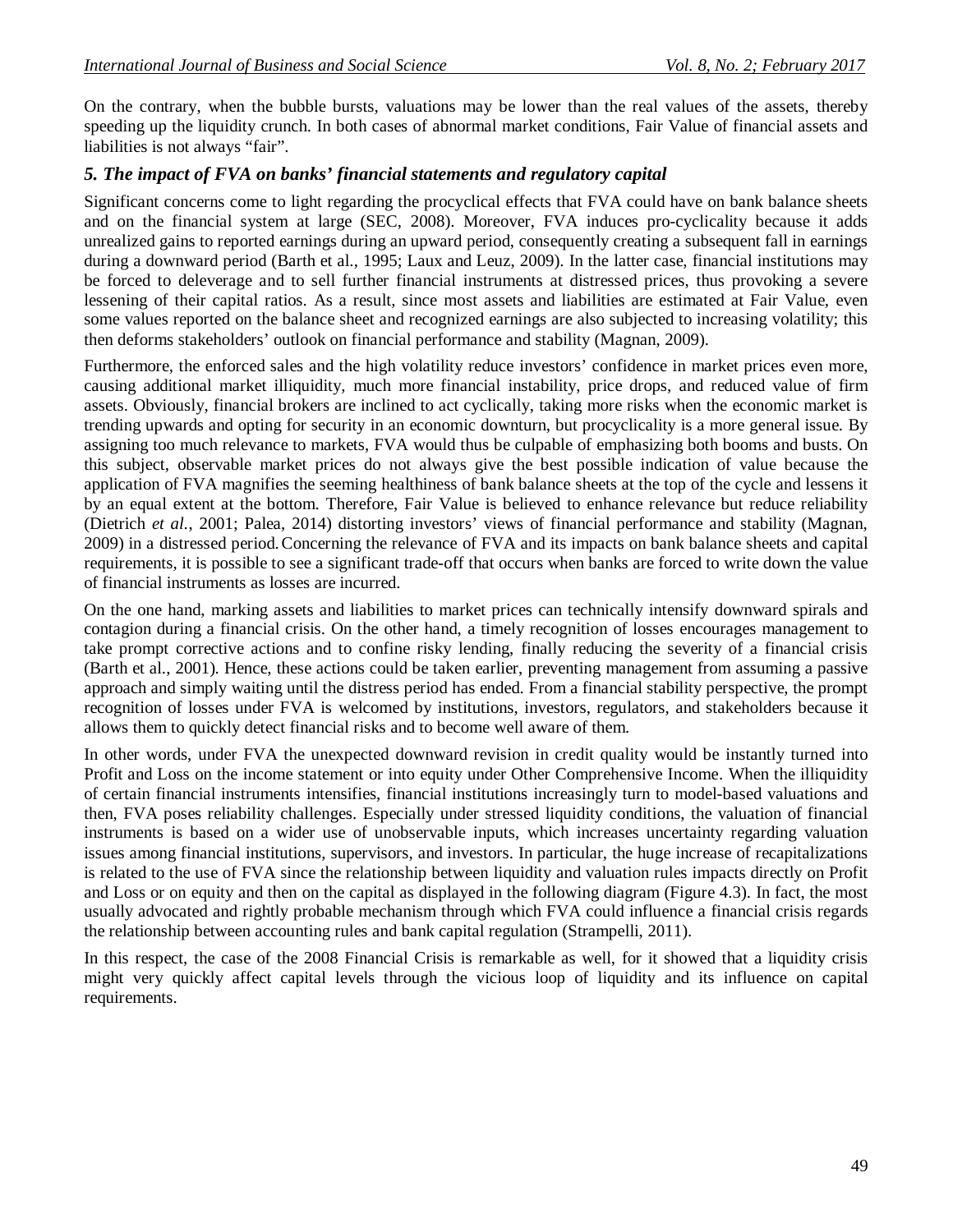

**Figure 3: The effects of Fair Value on capital during a liquidity crisis**

The link between the prudential requirements for equity capital and the FVA can be defined as procyclical. Financial institutions must sell financial instruments to maintain their regulatory capital, but in doing so, they reinforce the downward trend of the markets. For example, if a bank writes down its assets in line with reduced prices and, consequently, the bank's regulatory capital decreases, the write-downs can require the bank to trade assets at fire sale prices, thus causing a downward spiral. In this regard, market participants, regulators, and Central Banks refer to the procyclicality of FVA. FVA may generate a feedback loop, whereas drops in asset values decrease regulatory capital, causing assets sales and declines in lending which, in turn, activate additional declines in asset values. Nevertheless, procyclicality is likely to arise in two ways. Firstly, banks are not able to find clients willing to finance new credit within a nearly illiquid and static market. Secondly, as market prices of financial instruments decrease banks need to sell them below their fundamental value in order to preserve the minimum capital requirements.

# *6. FVA and perspectives from a financial crisis*

The volatility of information reported in financial statements may affect relevance and reliability of disclosure for market participants, especially for investors. In particular, amplified volatility is evident in situations characterized by quickly varying economic conditions as during the 2008 Financial Crisis when many liquid financial markets became inactive ones. The volatility related to FVA may adversely impact investors' capacity to have or to revise expectations, reducing their ability to assess financial risk of bank operations at large. In these conditions, FVA communicates less relevant and reliable financial information because of measurements based on volatile market prices. When markets are illiquid, or when a momentary decline in risk tolerance directs investors to evade risky assets, FVA depicts values that do not reflect the economic and financial fundamentals of a company.

As a result, FVA is also to blame for introducing price bubbles into financial statements (Penman, 2007), leading financial institutions to react to market changes in an abnormal way (Foster and Shastri, 2010) and thus intensifying a financial crisis (Trussel and Rose, 2009). From this point of view, it is difficult to deny that the use of Fair Value causes some problems, especially in very complex economic periods where Fair Value measurement would thus be responsible for amplifying economic cycles and bringing additional volatility into financial reports. In turn, increased volatility leads to more uncertainty for investors, reducing their confidence in the market and causing further market illiquidity, falling prices, decreased value of firm assets, and financial uncertainty. The criticism aimed at FVA when it is applied to illiquid securities is based on the idea that the market process is faulty because Fair Value accentuates both booms and busts, amplifying values in banks' financial statements at the top of the cycle and decreasing them by the same measure at the bottom. This is the pro-cyclicality criticism concerning FVA within the debate focused on its role during the years of a crisis.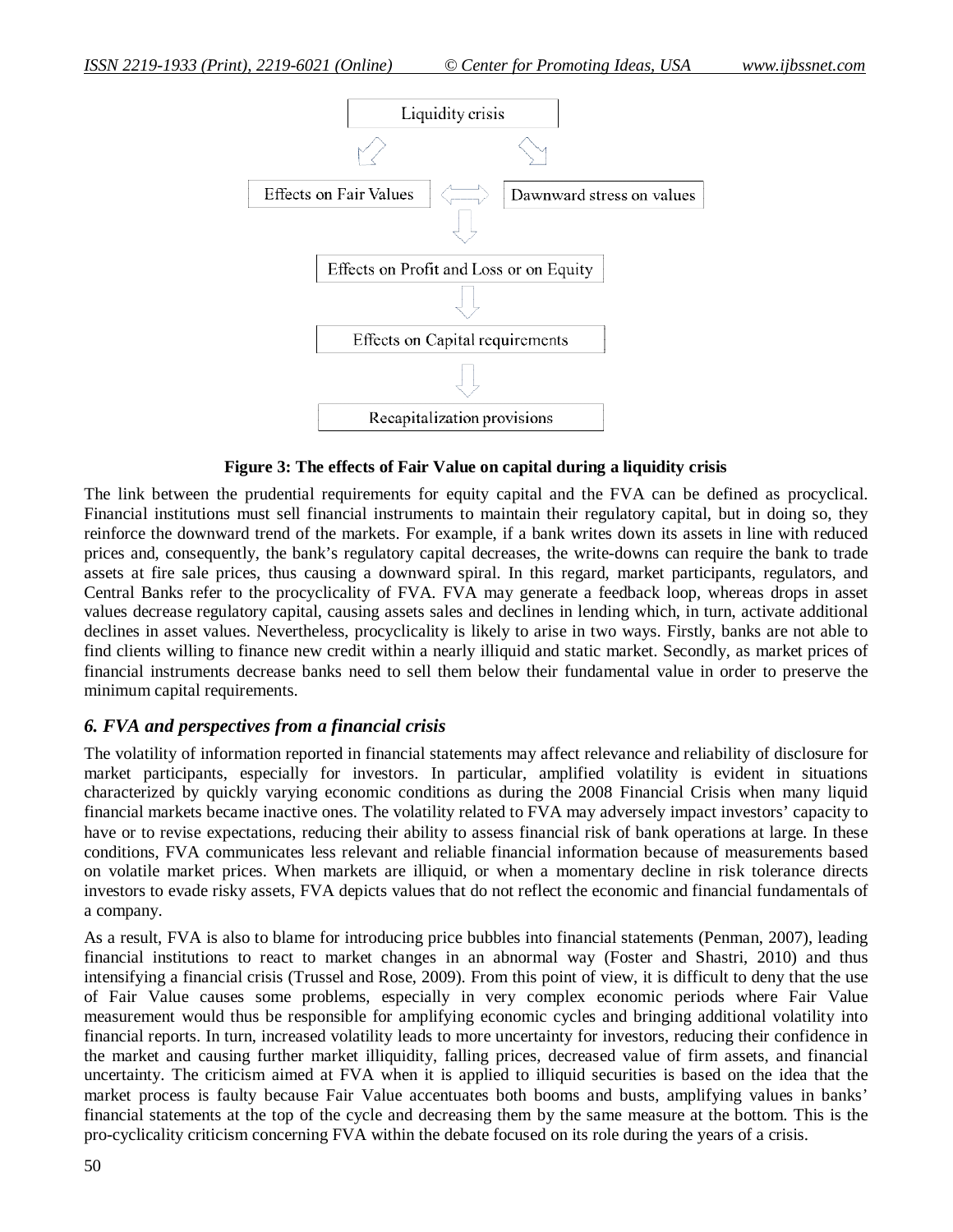In this regard, some critics claimed that FVA intensified the severity of the 2008 Financial Crisis by contributing to excessive leverage in boom periods and leading to excessive write-downs in bust periods.

These arguments tend to ignore the fact that the recognition of assets and liabilities at Fair Value may reveal early warning signs of the severity of a crisis and the strength of price drop (FCAG, 2009). Based only on what happened during the GFC, it could be expected that FVA exposes problems in financial reporting faster than HCA because Fair Value measures are most highly associated with bank's exposures to interest rates and credit risks (Linsmeier, 2011). Nonetheless, regarding FVA and its information accuracy for investors, there are real information benefits in distressed markets as well. In these cases, the absence of organized and liquid exchanges for many assets and liabilities creates difficulties in making reliable Fair Value measurements. Hence, it becomes necessary to enhance transparency and to promote the clarity, consistency, and robustness of disclosures as the valuation approaches come to be critical in preserving the accuracy of information provided to stakeholders. The question is: does FVA really encourage transparency by providing relevant information to stakeholders?

Investors believe that banks exercise accounting discretion to overstate asset values and to write down their mortgage-related assets. Consequently, the resulting reduced transparency about bank solvency could represent a critical problem during a crisis in addition to the potential contagion effects from the application of FVA. Moreover, relaxing the rules and providing more accounting flexibility to limit potential complications of FVA in times of crisis allow for manipulation and can reduce the reliability of the accounting information. Fair Value would help to reduce the margin for manipulation in drawing up income in financial statements, providing a more truthful image of the real health of an entity. In this respect, another important issue which came up during the debate is how FVA prevents managers from engaging in the dubious practices of hiding the consequences of their actions from investors. FVA is considered an opportunity to do away with the profit-smoothing manipulation which is possible with the use of HCA (Plantin et al., 2008b; Véron, 2008).

In this respect, the key question is not the accounting model itself but how such accounting information is used. The analysis is based on the relevant theoretical aspects that identify the Fair Value paradigm. FVA is a useful accounting method for a wide group of users in their decision-making and it represents a relevant source of information for the assessment of financial position and performance since it refers to the current market situation. On the balance sheet, FVA simply records market prices suffering from the economic downturn because it just portrays reality. This means that Fair Value is a measurement model that produces negative effects only for those entities which suffer from real economic troubles. FVA only displays real economic conditions and it highlights those entities which do not display a healthy financial situation (Khan, 2010).

It is likely that FVA feedback effects can contribute considerably to market illiquidity. However, there is absolutely no doubt that a credit crunch is not triggered by accounting but is caused by firms, investors, and managers making bad financial decisions and, in some cases, committing fraud. The strictness of market illiquidity during a credit crunch and any perceived negative feedback effects are much more reasonably explained by financial institutions' risky subprime and their need to increase regulatory capital, rather than by ongoing high ambiguity and information asymmetry concerning distressed circumstances. Standard setters have contended that the use of FVA would go a long way towards decreasing the information asymmetry but it is not obvious whether eliminating information asymmetry via FVA is desirable given that financial institutions trade the assets in illiquid and incomplete markets. In fact, one crucial concern surrounding the debate on FVA for illiquid assets is how it injects artificial volatility into prices. One explanation for this could be that the fundamentals themselves are volatile and the transaction prices correctly reflect this fundamental volatility so that the behavior of financial institutions is affected by imperfections in the markets where their assets are traded. From a financial reporting perspective, we argue that accounting may have failed in adequately capturing uncertainty and assessing risks, thus potentially contributing to misguided decisions by investors, boards and executives.

#### *7. Concluding remarks*

During the crisis period, academic and non-academic efforts concentrated on theoretical and empirical research concerning the role played by FVA in propagating a financial turmoil. The conclusions diverged and the findings of prior studies highlight critical issues that need further consideration. For some authors it is obvious that FVA induces procyclicality in financial markets.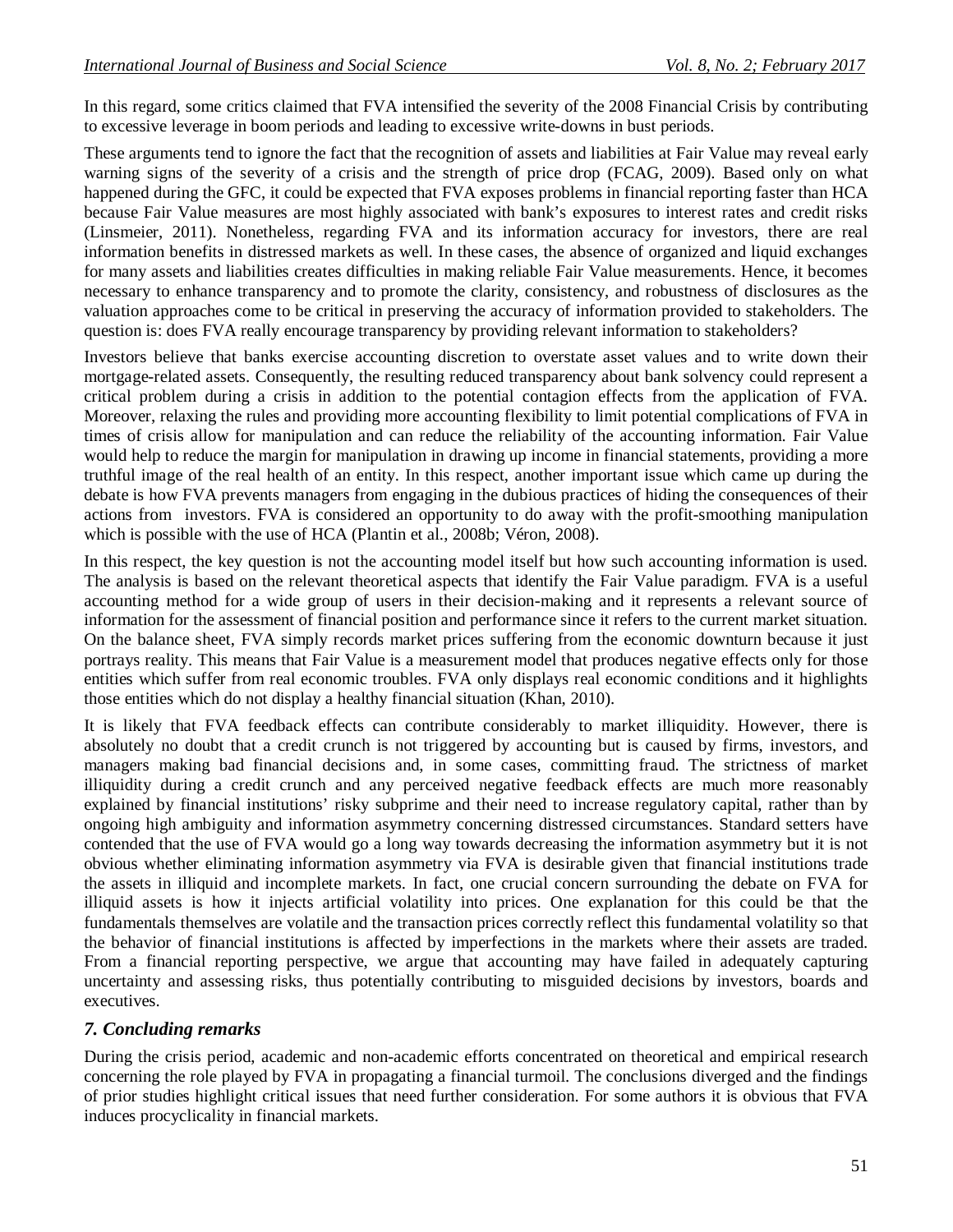The opposite opinion is that FVA does not play this significant role, because bad credit grant decisions and weak risk management seem to be the cause of a financial crisis in practice (Power, 2009). In fact, despite some acknowledged weaknesses, FVA still receives wide support from Standard Setters, accounting professionals, and financial institutions (IMF, 2008; Ryan, 2008; SEC, 2008) and the overall consensus is that the procyclical features of FVA cannot be considered the main cause of the instability of a financial system. Although Fair Value has come under scrutiny and was blamed, the main critical challenge does not lie in the Accounting Standards, but rather it consists in the fact that companies often do not completely disclose information. Financial reporting is not always prepared specifically for delivering the needed information to investors and third parties (e.g. analysts, investors, Standard Setters) and auditors may be responsible for encouraging and allowing such behavior on the part of the preparers (Sikka, 2009). The evidence is that an extensive application of Fair Value could excessively increase the volatility of bank balance sheets and could reduce their capability to respond to distressed economic conditions. We can also appreciate how FVA affects bank regulatory capital and how the use of FVA implies that any liquidity or general financial distress directly impacts on the level of prudential capital requirements in the banking sector. Based on our analysis and on the empirical evidence in the literature, some general observations emerge from the study.

Although the application of FVA may introduce undesirable volatility and procyclicality, it can be considered a faithful measurement as it provides a portrait of a bank's financial situation as correctly as possible. Therefore, the general conclusion in normal times - when markets are liquid and efficient - is that FVA is sufficiently reliable and relevant to be reflected in corporate valuations and it is considered beneficial to users in their decisionmaking within efficiently operating markets. If FVA refers to current market value, it provides more timely and transparent information to investors for their assessment of the financial position and performance of entities. FVA simply captures and reports the changes in the market prices; and, if market prices suffer from an economic downturn, FVA portrays the reality, encouraging prompt corrective actions. The challenge for Standard Setters is to find a suitable trade-off between the possible contagion consequences from applying FVA and stakeholders' requests for early information about losses. In this regard, the preparers of financial reports are responsible for delivering the essential information to investors to permit them to make decisions. Market speculation on upcoming price trends is an intrinsic characteristic of a market economy, along with the first signals of market turmoil and drops in asset prices. Financial reporting does not own any device for blocking market participants' behaviour (Beatty, 2007) and in this context; FVA plays no role in a financial crisis. In this respect, no accounting measurement model is protected from market price declines. In the event of a potential abandon of Fair Value measurement and a return to Historical Cost, an entity has to recognize impairment losses if the carried amounts of assets exceed their recoverable amounts in any case. Consequently, banks and other financial institutions may be forced to sell the assets to respect capital requirements under HCA, also.

Another important aspect suggested by the extant literature is that a serious financial crisis is not caused by a single concerned determinant, but it implies the failure of the entire financial system to estimate the real risk connected to the fast growth of structured risks mortgages. From the literature analysis it is possible to conclude that FVA plays little or no role in a financial crisis and it cannot be considered the cause, but only a messenger of it. FVA provides useful information during stable market conditions, but its usefulness may become uncertain during financial market turmoil. This conclusion is in contrast to the view proposed by a number of critics of Fair Value but it is consistent with other scholarly analyses which assert that FVA did not exacerbate the GFC (Ryan, 2008; Shaffer, 2010; Laux and Leuz, 2010). However, our suggestions should be interpreted carefully because more research is needed to understand the real effects of FVA in booms and busts. The significant issue is that the prerequisite of Fair Value measurement changes during a financial crisis as an active trading market does not exist. FVA loses many of its attractive properties when prices from active markets are no longer available and models have to be used, instead. Despite some of the disadvantages mentioned above, Fair Value remains the best available accounting model for reporting certain items on financial statements and it is surely possible that it and the conditions of its implementation could be further improved. We believe that it remains basically unproven that FVA worsens a financial crisis, but it is certainly true and possible that Fair Value rules and their implementation could be further enhanced. However, our conclusions should not be interpreted as supporting an extension of FVA but as guiding efforts to reform some of its rules. We conclude our study with some proposals for future research. Based on existing empirical evidence, it is difficult to assess the role of FVA in the GFC.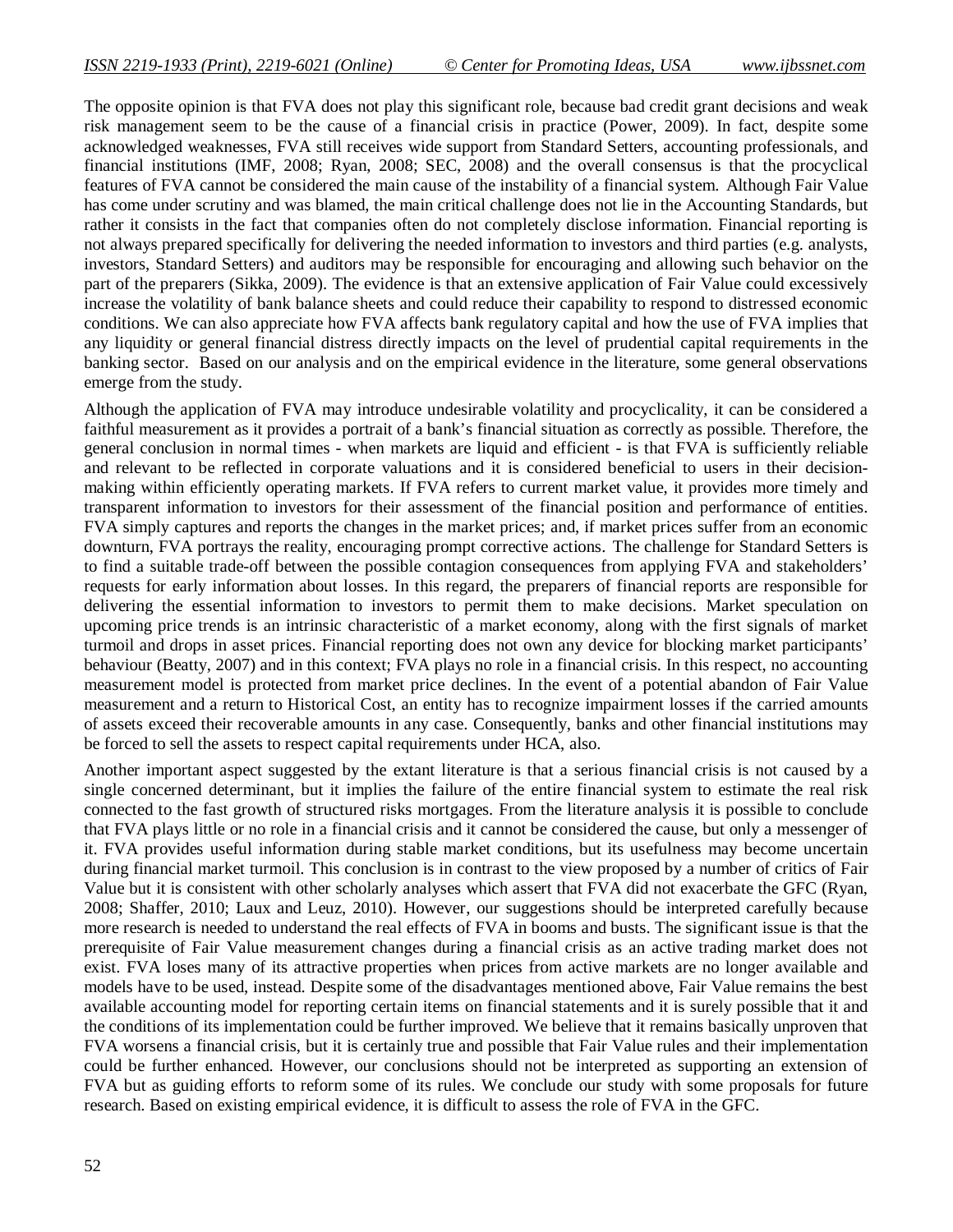We require more work on the question of whether market prices significantly diverge from fundamental values during a crisis and we need more evidence on the impact of FVA above and beyond the procyclicality of asset values and bank lending. Thus, a possible research agenda could be proposed as follows:

- There is the need for a more detailed analysis of the effects of Fair Value application within a financial crisis in order to understand how the accounting implications should be managed during a turmoil period;
- A further and more in-depth examination of specific accounting characteristics of Fair Value appears to be of interest for research and professional purposes since Fair Value provides more transparent information to investors and it requires firms to recognize real troubles earlier, making it possible for them to take measures and provide solutions. A knowledge of these issues would also help Standard Setters to devise improved accounting regulation;
- Defending the use of Fair Value does not mean that this measurement is a perfect one but additional efforts are needed to accurately determine a series of amendments that will need to be realized in the future;
- Because the effects of FVA application during a financial crisis have been undertested empirically, future investigations can be focused on more empirical analyses which have theoretical as well as practical relevance.

This paper can be of great importance for both researchers and practitioners interested in analyzing the relationship between FVA and a financial crisis. In particular, this study suggests essential insights for additional research through a critical discussion of whether FVA induces a procyclical behaviour in the financial system. Within the context of the crisis, our paper adds to prior research on FVA (Laux and Leuz, 2010; Sapra, 2010; Barth and Landsman, 2010; Badertscher et al., 2010), auditing (Sikka, 2009), accounting research (Arnold, 2009) and regulations (Humphrey et al., 2009). The paper does not allude to the debate surrounding FVA only, but extends the analysis of the crisis to issues such as reliability and transparency. Most prior papers published on the financial crisis often polarized the debate on Fair Value. We put forward the view that arguments against Fair Value automatically translate into arguments for HCA and we argue that the use of Fair Value is neither responsible for the Financial crisis non entirely innocent (Laux and Leuz, 2009). Accounting is merely an uninvolved messenger (e.g. Badertscher et al., 2012; Véron, 2008; SEC, 2008), an innocent bystander (Magnan & Markarian, 2011), a mere recorder of events, and the stability of financial markets rests on bankers and regulators, not accountants.

# *References*

- Aboody, D., M. E. Barth, and R. Kasznik (2006), 'Firms' Voluntary Recognition of Stock-based Compensation Expense', *Journal of Accounting Research*, Vol. 42, No. 2, pp. 123-150.
- Adrian, T. and H. S. Shin (2008a), *Liquidity and leverage*, Federal Reserve Bank of New York, Staff Report No. 328, May, pp. 1-39.
- Adrian, T. and H. S. Shin (2008b), 'Liquidity and financial contagion', *Financial Stability Review*, Banque de France, February, No. 11, pp. 1-7.
- Allen, F. and E. Carletti (2008), 'Mark-to-Market Accounting and Liquidity Pricing', *Journal of Accounting and Economics*, Vol. 45, No. 2, pp. 358-378.
- André, P., A. Cazavan-Jeni, W. Dick, C. Richard and P. Walton (2009), 'Fair Value Accounting and the Banking Crisis in 2008: Shooting the Messenger', *Accounting in Europe*, Vol. 6, No. 1, pp. 3-24.
- Arnold, P. (2009), 'Global financial crisis: The challenge to accounting research', *Accounting, Organizations and Society*, Vol. 34, No. 6/7, pp. 803-848.
- Badertscher, B., J. J. Burks and P. D. Easton (2012), 'A convenient Scapegoat: Fair Value Accounting by Commercial Banks during the Financial Crisis', *The Accounting Review*, Vol. 87, No. 1, pp. 25-49.
- Barberis, N. (2011), *Psychology and the Financial Crisis of 2007-2008*, Working Paper, Yale University, August, available at: http://faculty.som.yale.edu/nicholasbarberis/cp10.
- Barth, M. E. (2004), 'Fair values and financial statement volatility', in Borio, C., W. C. Hunter, G. G. Kaufman and K. Tsatsaronis, (Eds.), *The Market Discipline Across Countries and Industries*, Cambridge, MA: MIT Press, pp. 323-333.
- Barth, M. E. and W. R. Landsman (2010), 'How did Financial Reporting Contribute to the Financial crisis?', *European Accounting Review*, Vol. 19, No. 3, pp. 399-423.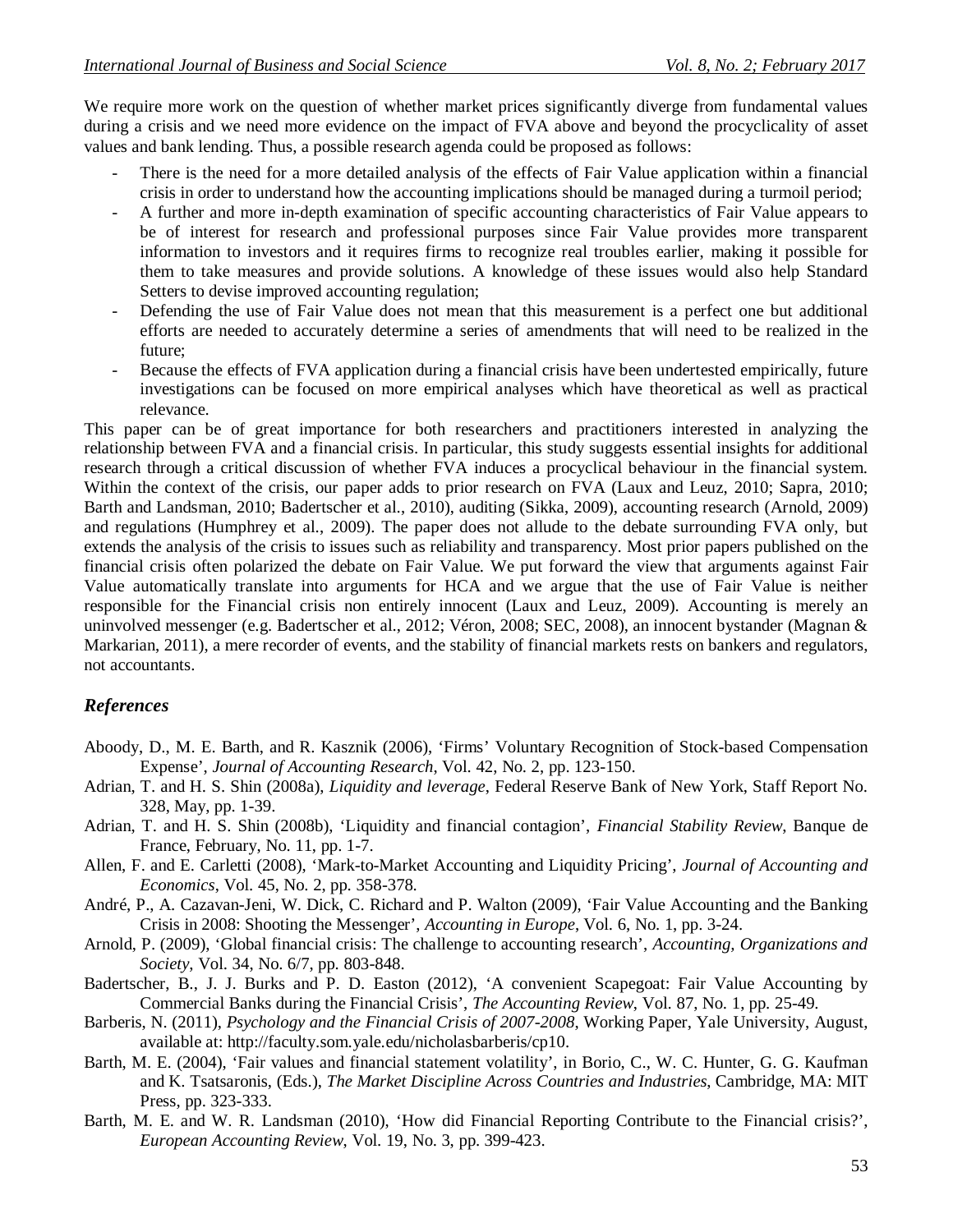- Barth, M. E., W. H.Beaver and W. R. Landsman (2001), 'The relevance of the value relevance literature for financial accounting standard setting: another view', *Journal of Accounting and Economics*, Vol. 31, No. 1/3, pp. 77-104.
- Barth, M. E., W.R. Landsman and J. M. Wahlen (1995), 'Fair Value Accounting: Effects on banks' earnings volatility, regulatory capital, and value of contractual cash flows', *Journal of Banking and Finance*, Vol. 19, No. 3/4, pp. 577-605.
- Bartov, E. and P. Mohanram (2004), 'Private Information, Earnings Manipulations, and Executive Stock-Option Exercises', *The Accounting Review*, Vol. 79, No. 4, pp. 889-920.
- Beatty, A. (2007), 'How Does Changing Measurement Change Management Behavior? A review Of The Evidence', *Accounting and Business Research*, Vol. 7, Supplement No. 1, Special Isssue: International Accounting policy Forum, pp. 63-71.
- Bezemer, D. J. (2010), 'Understanding financial crisis through accounting models', *AOS*, Vol. 35, No. 7, pp. 676- 688.
- Bignon, V., Y. Biondi and X. Ragot (2009), *An Economic Analysis of Fair Value Accounting as a vector of Crisis*, Working Paper, Cournot Centre for Economic Studies, Prisme, No. 15.
- Bischof, J., H. Daske and C. Sextroh (2014), 'Fair Value-related Information in Analysts' Decision Processes: Evidence from the Financial Crisis', *Journal of Business Finance & Accounting*, Vol. 41, No. 3/4, pp. 363-400.
- Bonaci, C. G., D. Matis and J. Strouhal (2010), 'Fair Value and Crisis: Defense Welcomed', *Recent Advances in Management, Marketing, Finances.* Penang, WSEAS, pp. 71-75.
- Bout B. J., R. L. ter Hoeven and H. Langendijk (2010), 'Fair Value accounting, inactieve markten en procycliciteit', *Maandblad voor Accountancy en Bedrijfseconomie,* Vol. 84, No. 1/2, pp. 6-25.
- Boyer, R. (2007), 'Assessing the impact of fair value upon financial crises', *Socio-economic Review*, Vol. 5, No. 4, pp. 779-807.
- Bowen, R. M., U. Khan and S. Rajgopal (2009), 'The Economic Consequences of Relaxing Fair Value Accounting and Impairment Rules on Banks during the Financial Crisis of 2008-2009', available at:http://www8.gsb.columbia.edu/sites/financialstudies/files/files/Fair\_Value\_Event\_study\_1023\_2009\_U K.pdf.
- Chabrak, N. and Y.Gendron (2015), 'Promoting research from the "periphery": Engaging critically with the Global Financial Crisis', *Critical Perspectives on Accounting*, Vol. 30, pp. 1-8.
- Chouinard, E. and P. Youngman (2008), Fair value accounting and financial stability, *Financial System Review*, Bank of Canada, December, pp. 35-40.
- Cooper, C. (2015), 'Accounting for the fictitious: a Marxist contribution to understanding accounting's roles in the financial crisis', *Critical Perspectives on Accounting,* Vol. 30, No. 7, pp. 63-82.
- de Jager, P. (2014), 'Fair value accounting, fragile bank balance sheets and crisis: A model', *Accounting, Organizations and Society*, Vol. 39, No. 2, pp. 97-116.
- Dietrich, D., M. Harris and K. Muller (2001), 'The Reliability of Investment Property Fair value Estimates', *Journal of Accounting and Economics*, Vol. 30, No. 2, pp. 125-158.
- Emerson, D. J., K. E. Karim and R. W. Rutledge (2010), 'Fair Value Accounting: A Historical Review Of The Most Controversial Accounting Issue In Decades', *Journal of Business & Economics Research*, Vol. 8, No. 4, pp. 77-86.
- Foster, P. B. and T. Shastri (2010), 'The subprime lending crisis and reliable reporting', *Accounting & Auditing, CPA Journal*, Vol. 80, No. 4, pp. 22-25.
- Glavan, S. (2010), 'Fair value accounting in banks and the recent financial crisis', *Estabilidad financiera*, Banco de Espana, Vol. 19, pp. 53-70.
- Gorton, G. B. (2009), 'The subprime Panic', *European Financial Management*, Vol. 15, No. 1, pp. 10-46.
- Humphrey, C., M. Woods and K. Dowd (2009), 'Responding to a good crisis challenging questions for bank auditors', *Financial Services Focus*, ICAEW, London, May and June.
- International Accounting Standards Board (IASB) (2008), IASB Expert Advisory Panel. Measuring and disclosing the fair value of financial instruments in markets that are no longer active, October, available at: http://www.ifrs.org/News/Press-

Releases/Documents/IASB\_Expert\_Advisory\_Panel\_October\_2008.pdf.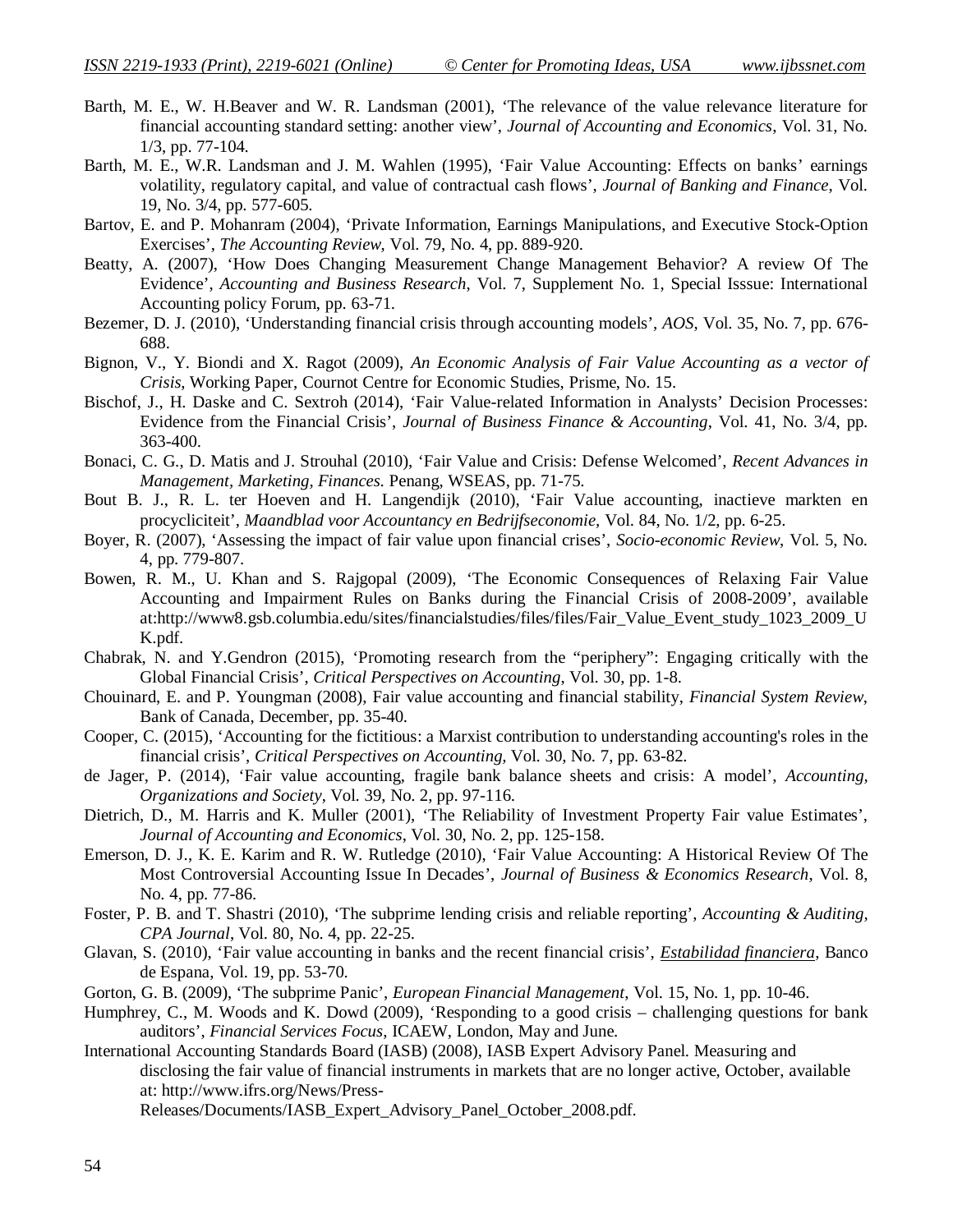- International Monetary Fund (IMF) (2008) Fair Value Accounting and Procyclicality, in International Monetary Fund (IMF), *Global Financial Stability Report, Financial Stress and Deleveraging. Macro-Financial Implications and Policy*, International Monetary Fund, Washington DC, pp. 105-130.
- Jacci, B., J. P. Winder and Cheng-Few Lee (2010), 'Is there a future for Fair Value Accounting after the 2008- 2009 Financial Crisis?', *Review of Pacific Basin Financial Markets and Policies*, Vol. 13, No. 3, pp. 469- 493.
- Jarolim, N. and C. Oppinger (2012), 'Fair value accounting in time of financial crisis', *ACRN Journal of Finance and Risk Perspectives*, Vol. 1, No. 1, pp. 67-90.
- Krumwiede, T. (2008), 'The role of fair-value accounting in the credit-market crisis', *International Journal of Disclosure and Governance,* Vol. 5, No. 4, pp. 313-331.
- LaCalamito, T. (2013), 'Fair value accounting in the recent financial crisis', *International Journal of Economics and Accounting*, Vol. 4, No. 13, pp. 271-281.
- Laux, C. and C. Leuz (2009), 'The Crisis of Fair-Value Accounting: Marking Sense of the Recent Debate', *Accounting, Organizations and Society*, Vol. 34, No. 6/7, pp. 826-834.
- Laux C. and C. Leuz (2010), 'Did fair-value accounting contribute to the financial crisis?', *Journal of Economic Perspectives*, Vol. 24, No. 1, pp. 93-118.
- Linsmeier, T. J. (2011), 'Financial Reporting and Financial Crises: The Case for Measuring Financial Instruments at Fair Value in the Financial Statements', *Accounting Horizons*, Vol. 25, No. 2, pp. 409-417
- Magnan, M. L. (2009), 'Fair Value Accounting and the Financial Crisis: Messenger or Contributor', *Accounting Perspective*, Vol. 8, No. 3, pp. 189-213.
- Magnan, M. and G. Markarian (2011, 'Accounting, Governance and the Crisis: Is Risk the Missing Link?', *European Accounting Review*, Vol. 20, No. 2, pp. 215-231.
- Mala, R. and P. Chand (2012), 'Effect of the global financial crisis on accounting convergence', *Accounting and Finance*, Vol. 52, No. 1, pp. 21-46.
- Masoud, N. and A. Daas (2012), 'Fair-Value Accounting's Role in the Global Financial Crisis?: Lessons for the Future', *International Journal of Marketing Studies,*Vol. 6, No. 5*,* pp. 161-171.
- Matherat, S. (2008), 'Fair value accounting and financial stability: challenges and dynamics', *Financial Stability Review*, Banque de France, No. 12 - Valuation and financial stability, October, pp. 53-63.
- McSweeney, B. (2009) The roles of financial asset market failure denial and the economic crisis: Reflections on accounting and financial theories and practices, *Accounting, Organizations and Society*, 34(6/7), pp. 835- 848.
- Menicucci, E. (2010), 'La crisi finanziaria e il principio del fair value: riflessioni sulle possibili interrelazioni nel settore bancario', *Rivista Italiana di Ragioneria e di Economia Aziendale*, Vol. 1-2, pp. 86-97.
- Menicucci, E. (2015), *Fair value accounting. Key issues arising from the financial crisis*, Studies in Banking and Financial Institutions, Palgrave MacMillan, UK.
- Novoa, A., J. Scarlata and J. Solé (2009), *Procyclicality and Fair Value Accounting*, IMF Working Paper, Monetary and Capital Markets Department, WP/9/39, March.
- Paolucci, G. and E. Menicucci (2014), 'Critical Insights Back Into the Role of Fair Value Accounting within the Financial Crisis', *International Journal of Business and Social Science*, Vol. 5, No. 8, pp. 80-97.
- Paolucci, G. and E. Menicucci (2016), 'Fair Value Accounting and the Financial Crisis: a literature-based Analysis', *Journal of Financial Reporting & Accounting*, Vol. 14, No. 1, pp. 49-71.
- Palea, V. (2014), 'Fair value accounting and its usefulness to financial statement users', *Journal of Financial Reporting and Accounting*, Vol. 12, No. 2, pp. 102-116.
- Penman, S. H. (2007), 'Financial reporting quality: Is fair value a plus or a minus?', *Accounting and Business Research*, Special Issue: International Accounting Policy Forum, pp. 33-44.
- Plantin, G., H. Sapra and H. S. Shin (2008a), 'Marking-to-Market: Panacea or Pandora's Box', *Journal of Accounting Research*, Vol. 46, No. 2, pp. 435-460.
- Plantin, G., H. Sapra and H. S. Shin (2008b), 'Fair value accounting and financial stability', *Financial Stability Review*, Banque de France, No. 12 - Valuation and financial stability, October, pp. 85-94.
- Power M. (2009), 'The risk management of nothing', *Accounting, Organizations and Society,* Vol. 34, pp. 849- 855.
- Power M. (2010), 'Fair value accounting, financial economics and the transformation of reliability', *Accounting and Business Research*, Vol. 40, No. 3, pp. 197-210.